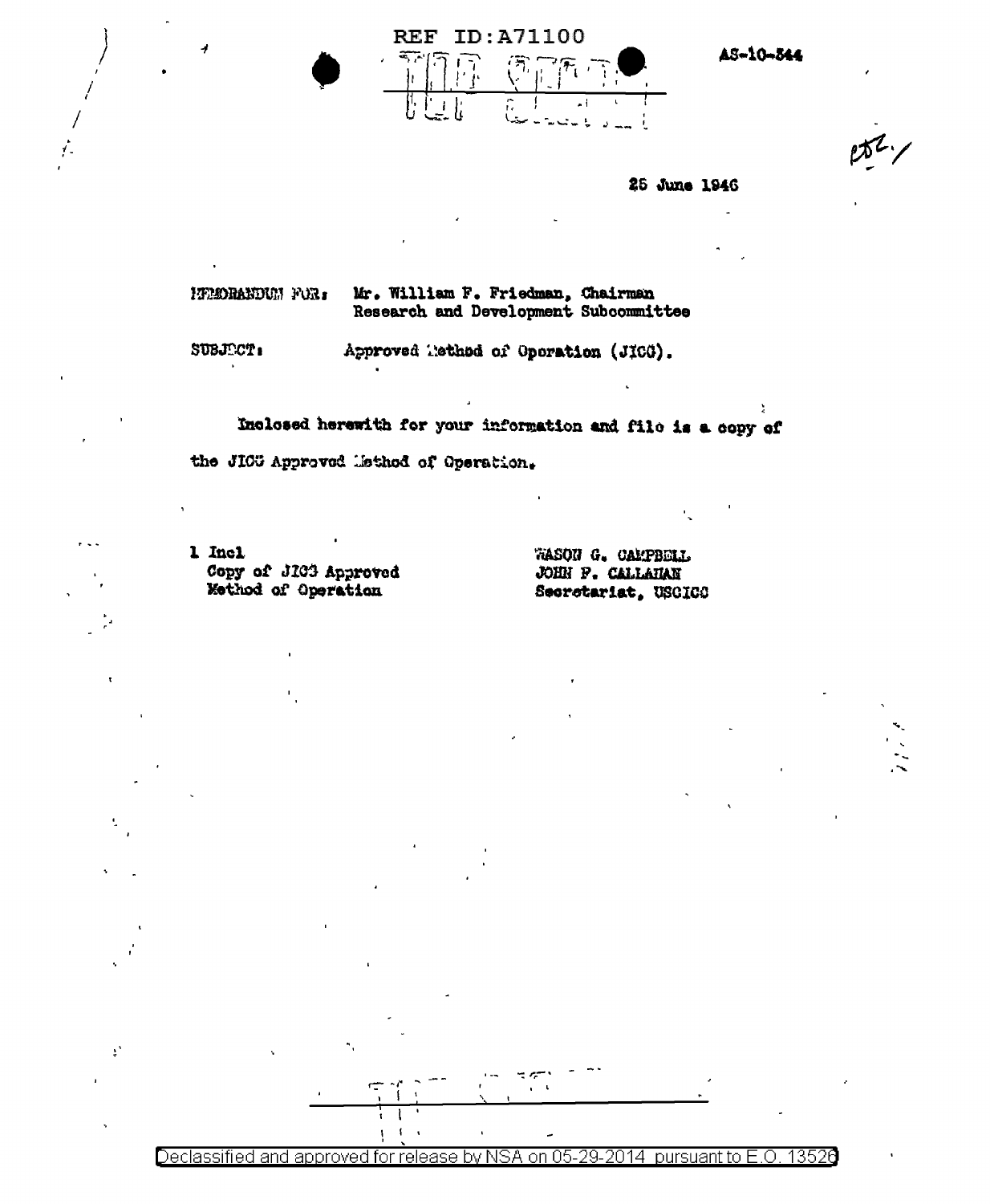| CONREGENTIAA71100 RESTRICTED<br><b>SECRET</b>                                                                                                                                                                                                                                      |                                                                                                             |                                                                                                                                                                                                                                                                                                                                                                                                                       |                                                                                                                           |  |  |  |  |  |  |
|------------------------------------------------------------------------------------------------------------------------------------------------------------------------------------------------------------------------------------------------------------------------------------|-------------------------------------------------------------------------------------------------------------|-----------------------------------------------------------------------------------------------------------------------------------------------------------------------------------------------------------------------------------------------------------------------------------------------------------------------------------------------------------------------------------------------------------------------|---------------------------------------------------------------------------------------------------------------------------|--|--|--|--|--|--|
| DATE 1 October 1946                                                                                                                                                                                                                                                                |                                                                                                             |                                                                                                                                                                                                                                                                                                                                                                                                                       |                                                                                                                           |  |  |  |  |  |  |
| TO                                                                                                                                                                                                                                                                                 | <b>FROM</b>                                                                                                 | TO                                                                                                                                                                                                                                                                                                                                                                                                                    | <b>FROM</b>                                                                                                               |  |  |  |  |  |  |
| Chief, ASA<br><b>Executive O</b><br>Dır Comm Res<br>$\mathbf{x}$<br>Ch, Hist Unit<br>______<br>Control O<br>____Asst Chief (Staff)<br>Ch, Pers Sec<br>Ch, Org & Tng Sec<br>$\overline{\phantom{a}}$<br>Ch, Plans & Oper<br>------<br>Ch, Materiel Sec<br>-------<br>Ch, Fiscal Sec | $(10)$ ——<br>(11)<br>(14)<br>$(13)$ <sub>____</sub><br>(15)<br>(20)<br>(21)<br>(22)<br>(23)<br>(24)<br>(25) | Ch, Security Div<br>$\frac{1}{2}$<br>P & O Staff<br>$\sim$<br>Ch, Materiel Br<br>$\frac{1}{2}$<br>Ch, Methods Br<br>$\frac{1}{2}$<br>Ch, Protective Br<br>المستنف<br>Ch, Maint Br<br>$\frac{1}{1}$<br>Ch, Res & Dev Div<br>$\overline{\phantom{a}}$<br>Tech Staff<br>$\overline{\phantom{a}}$<br>Ch, Ciph & Ciph Br<br>$\overline{\phantom{a}}$<br>Ch, Int Equip Br<br>$\overline{\phantom{a}}$<br>Ch, Elec & Elec Br | $(80)$ x<br>(81)<br>(82)<br>$(83)$ <sub>---</sub><br>(84)<br>$(85)$ <sub>--</sub><br>(70)<br>(71)<br>(72)<br>(73)<br>(74) |  |  |  |  |  |  |
| Adjutant, ASA<br>Ch, Sec Cont Sec<br>Asst Chief (Oper)<br>$\frac{C_{h}}{C_{h}}$ Intel Div<br>Ch, Lab Br<br>Ch, Machine Br<br>Ch, Crypt Br<br>Ch, Int Cont Br<br>Ch, I & D Br                                                                                                       | (26)<br>(27)<br>(60)<br>(90)<br>(91)<br>$(92)$  <br>$(95)$ <sub>____</sub>                                  | $\frac{1}{2}$<br>$\overline{\phantom{a}}$<br>Ch, Lab Serv Br<br>Ch, C'logic Br<br>Ch, Pers & Tng Br<br>$\frac{1}{2}$<br>Ch, Supply Br<br>Co, Arlington Hall<br>2d Sig Serv Bn<br>$(93)$ $\qquad \qquad$ $\qquad \qquad$<br>$(94)$ $\qquad \qquad$                                                                                                                                                                     | (75)<br>(76)<br>(61)<br>(62)<br>$(40)$ <sub>___</sub><br>(50)                                                             |  |  |  |  |  |  |
| ( ) As Discussed<br>$(x)$ As Requested<br>( ) Concurrence or Comments<br>) Information & Forwarding<br>€<br>) Information & Return<br>0                                                                                                                                            |                                                                                                             | ) Information & File<br>€<br>) Recommendation<br>€<br>() Signature if approved<br>) Your action by<br>(<br>) Info upon which to base reply<br>(                                                                                                                                                                                                                                                                       |                                                                                                                           |  |  |  |  |  |  |
| The following study was carried out at your request in                                                                                                                                                                                                                             |                                                                                                             |                                                                                                                                                                                                                                                                                                                                                                                                                       |                                                                                                                           |  |  |  |  |  |  |
| order to determine specifically what was involved in the                                                                                                                                                                                                                           |                                                                                                             |                                                                                                                                                                                                                                                                                                                                                                                                                       |                                                                                                                           |  |  |  |  |  |  |
| regular accusations by the AAF of our inability to cope                                                                                                                                                                                                                            |                                                                                                             |                                                                                                                                                                                                                                                                                                                                                                                                                       |                                                                                                                           |  |  |  |  |  |  |
| with their meteorological requirements. I feel that the                                                                                                                                                                                                                            |                                                                                                             |                                                                                                                                                                                                                                                                                                                                                                                                                       |                                                                                                                           |  |  |  |  |  |  |
| results indicated here show that we properly discharged                                                                                                                                                                                                                            |                                                                                                             |                                                                                                                                                                                                                                                                                                                                                                                                                       |                                                                                                                           |  |  |  |  |  |  |
| our responsibilities considering the difficulties under                                                                                                                                                                                                                            |                                                                                                             |                                                                                                                                                                                                                                                                                                                                                                                                                       |                                                                                                                           |  |  |  |  |  |  |
| which the Security Division was laboring during the war.<br>a. Sinkov                                                                                                                                                                                                              |                                                                                                             |                                                                                                                                                                                                                                                                                                                                                                                                                       |                                                                                                                           |  |  |  |  |  |  |
| WDGSS FORM NO 96 (Rev 10) 2 APR 46 40374                                                                                                                                                                                                                                           |                                                                                                             | A, SINKOV.<br>Chief, Security Division                                                                                                                                                                                                                                                                                                                                                                                |                                                                                                                           |  |  |  |  |  |  |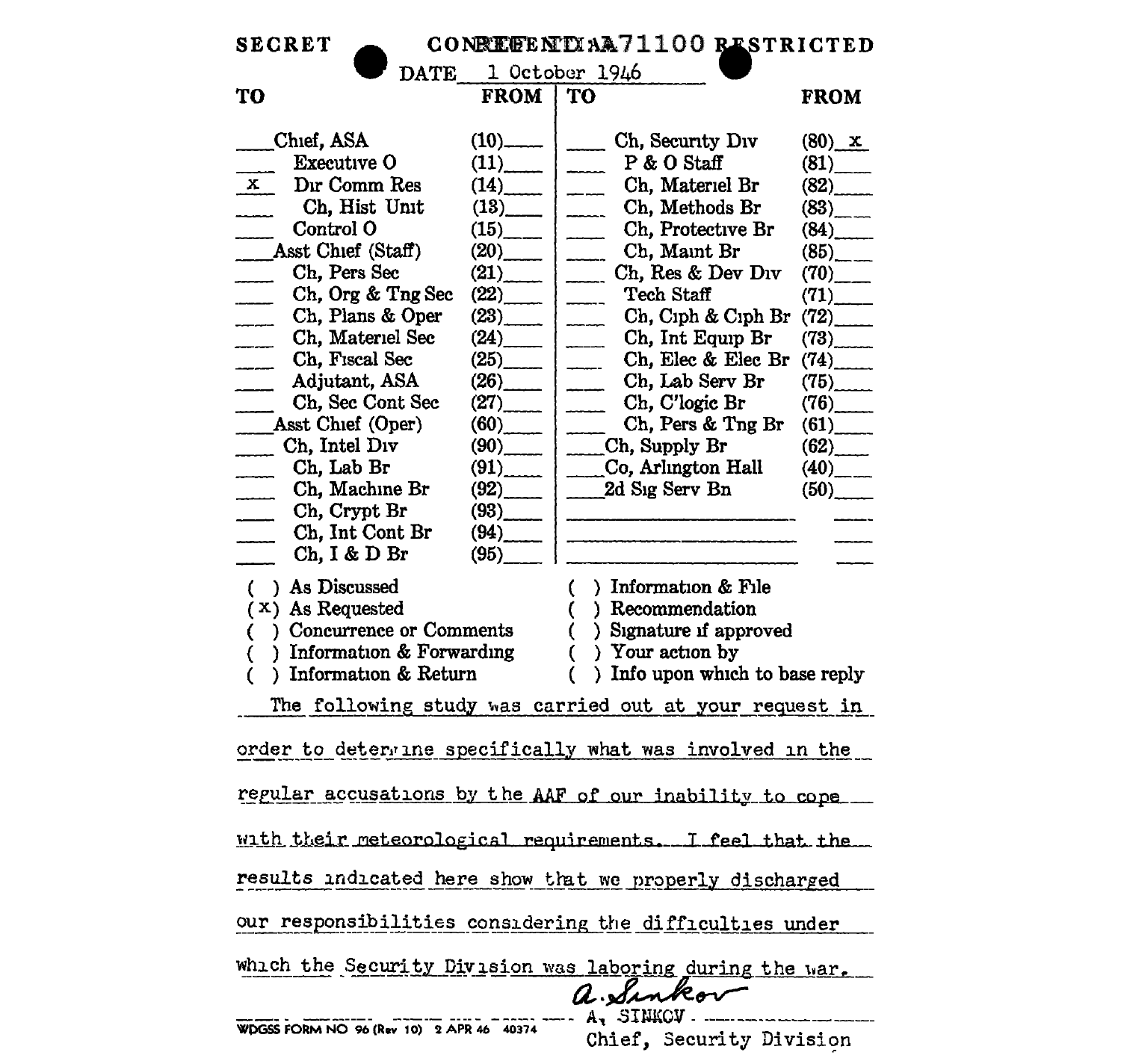

7 June 1946

 $\mathbf{I}$ 

## Approved Method of Operation for the Joint Intercept Control Group (JICG)

1. Reference is made to a paper dated 18 February 1946 and entitled "Duties and Responsibilities of Coordinator of Joint Operations" which directs the establishment and operation of a Joint Intercept Control Group  $(JICG)$ .

2. The JICG is to be organized as indicated by the chart which is attached as Exhibit 1, and as outlined below.

3. The Deputy Coordinator for Intercept Control will be the officer in charge of the JICG, which will be organized and staffed as indicated in subparagraphs a. through g.

a. Two Principal Assistants, physically located with the Deputy Coordinator, one each to be provided by ASA and OP-20-G. The operational personnel of the JICG will report to the Deputy Coordinator for Intercept Control through these assistants. (It. Johnson of OP-20-G and Mr. Patton of ASA are the incumbents.)

b. Three Coverage Analysts, physically located with the assistants; both ASA and OP-20-G are to have representation in the coverage analysis group at all times. The analysts will perform the operational work invelved in preparation of intercept assignments, keep records on available facilities and coverage capabilities, check station performance, prepare all reports to concerning Army, Navy and coordinator intercept tasks, etc. (Incumbents are Lt. Potvin of OP-20-G and Lr. Duval and Miss Smith of ASA.)

c. A Daily Coverage Report Studies Group, physically located with the coverage analysts, and composed of people furnished by ASA and OP-20-G. This group will process daily coverage reports from all Army and Navy stations performing joint tasks to determine periods and quality of coverage, and will prepare "Schedule  $\Lambda^{\mathfrak{m}}$  (a monthly coverage report for dissemination to and such other coverage reports as may be decided upon from time to time. (Hiss Grucza of ...S. is at ' present the supervisor of this group of  $14$  persons.)

d. A Wave Propagation Analyst, to be located with the coverage unalysts, and to be furnished by either service. This individual is to conduct the ionospheric studies and produce the wave propagation data required by all units of .S. and OP-20-G. (Incumbent is Miss Repke of ASA.)

> PL 86-36/50 USC 3605  $EO 3.3(h)(2)$

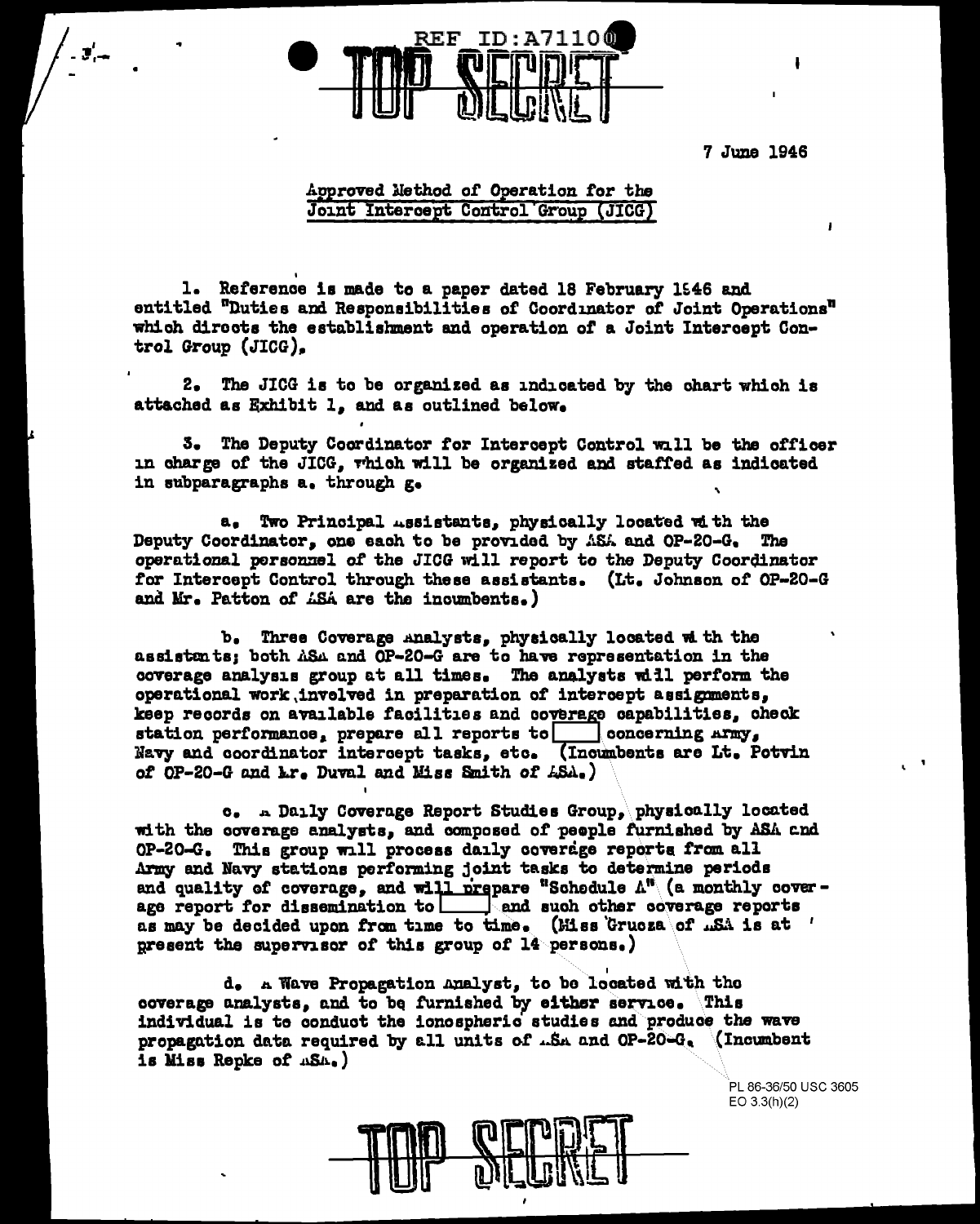PL 86-36/50 USC 3605 EO 3.3(h)(2)



o. An ITA Case Book (ICB) Preparation Group, to be located at OP-20-G and composed of Naval personnel. It will have as its responsibility the preparation of the ICB for distribution to and American users. (The group at present is composed of 5 persons, with Lt. (J.G.) Weiland as supervisor.)

f. An International Commercial Radio (ICR) Traffic Studies Group, to be located at Arlington Hall Station and composed of ASA personmel. It will have as its responsibility the tabulation of ICR stations, and the traffic copied by Army, Navy, preparation of statistical reports thereon. The principal report to be produced by this group lists volume of traffic by radio transmitter and circuit, indicating the cryptographic system, point of origin and point of destination for each message. These reports are used in the determination of intercept priorities and to check intercept station performance. (The group at present consists of two units, a Traffic Preparation Unit of 24 persons supervised by Miss Perrow, and an IBM Analysis Unit of 8 persons supervised by Liss Rhea.)

g. A Stenographic (roup of approximately 3 persons, to be provided by the Deputy Coordinator for Intercept Control.

4. The statistical reports prepared by the ICR Traffic Studies Group will be furnished to the Deputy Coordinator for Processing Allocation and to cognizent intelligence representatives of the Army and Navy. The JICG Technical Staff will meet regularly (monthly, initially) with these intelligence representatives and with a representative of the Joint Processing Allocation Group in order to esteblish intercept and forwarding priorities.

5. A table showing present and proposed Army and Navy intercept facilities is attached as Exhibit 2. It is itemized to show the approximate allocation of facilities to joint intercept and to purely Army or Navy tasks. The figures given are only estimates, as the actual allocation is expected to vary from day to day.

6. Control of Army or Navy facilities performing service intercept will continue to be exercised by the ASA and OP-20-G intercept control organisations, and priorities therefor will be established by these control groups in conjunction with the cryptanalytic and intelligence representatives of the respective services.

7. Initially, as an operational convenience deriving from the nature of existing communication facilities, and to insure that all directives to any intercept station are channeled through the same office, missions will be routed from the Deputy Coordinator for Intercept Control



 $\mathbf{z}$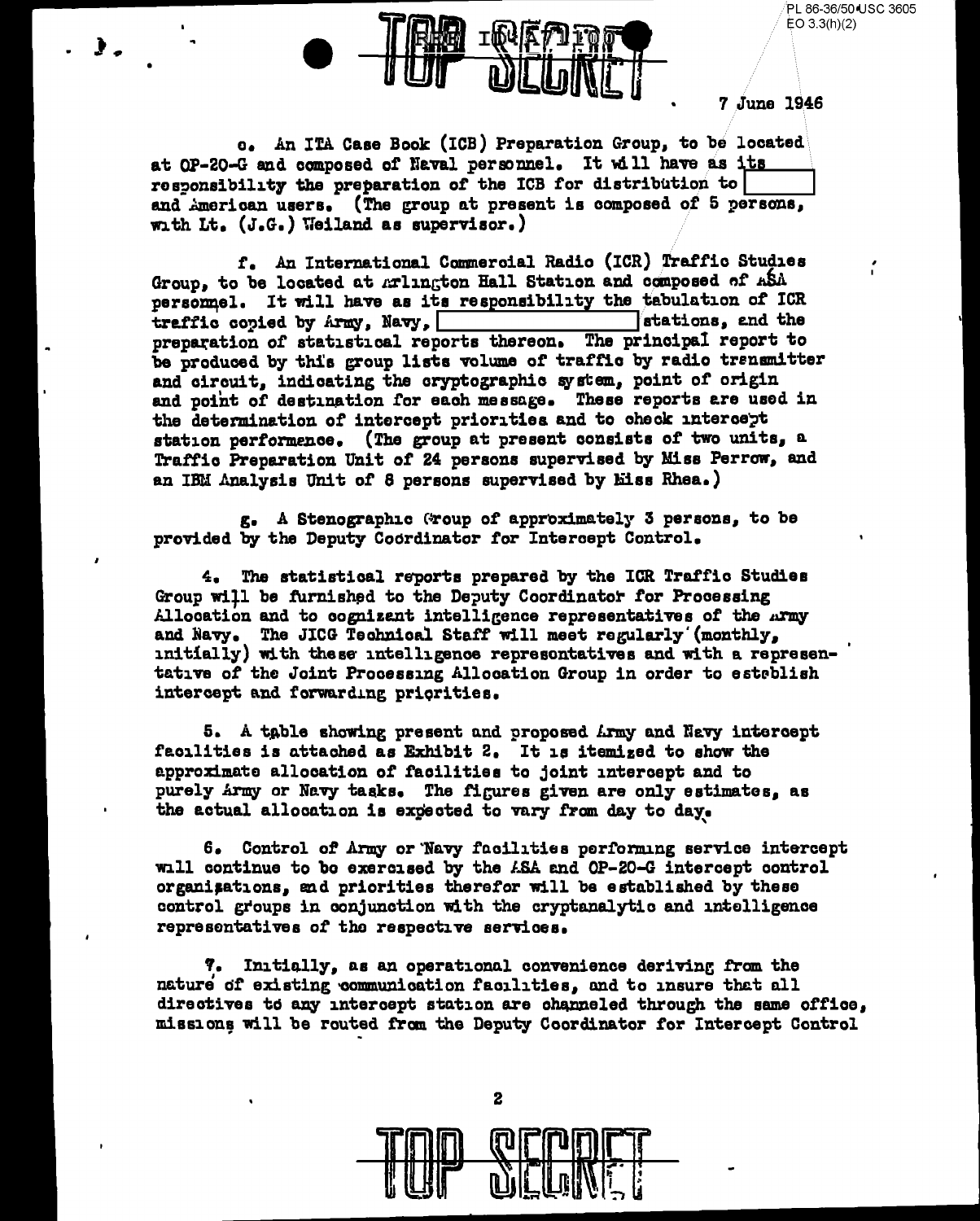

7 June 1946

to the intercept stations through the ASA or OP-20-G intercept control group concerned. These control groups will normally serve only as relay points for such messages and are not to delay transmission of the messages for performance of any review, coordination or other functions. The Army and Navy groups will have cognizance over the contents only to the extent that they may return a mission to the JICG for reconsideration when the mission is considered too large for performance by available facilities.

8. This method of routing messages will automatically keep the Army and Navy control groups informed of the missions assigned to stations under their control. The army and Navy control groups, in turn, will keep the Deputy Coordinator for Intercept Control fully informed on the following subjects:

> Sorvice missions assigned to all stations.  $a_{-}$

b. Facilities and personnel available at each station and numbers used in performance of service missions.

c. Volumes and types of messages copied from assigned service circuits.

d. All data pertinent to the ICB.

Manight T. C. Sincer

**HANFORD T. COLTELL** Major. Signal Corps Deputy Coordinator for Intercept Control

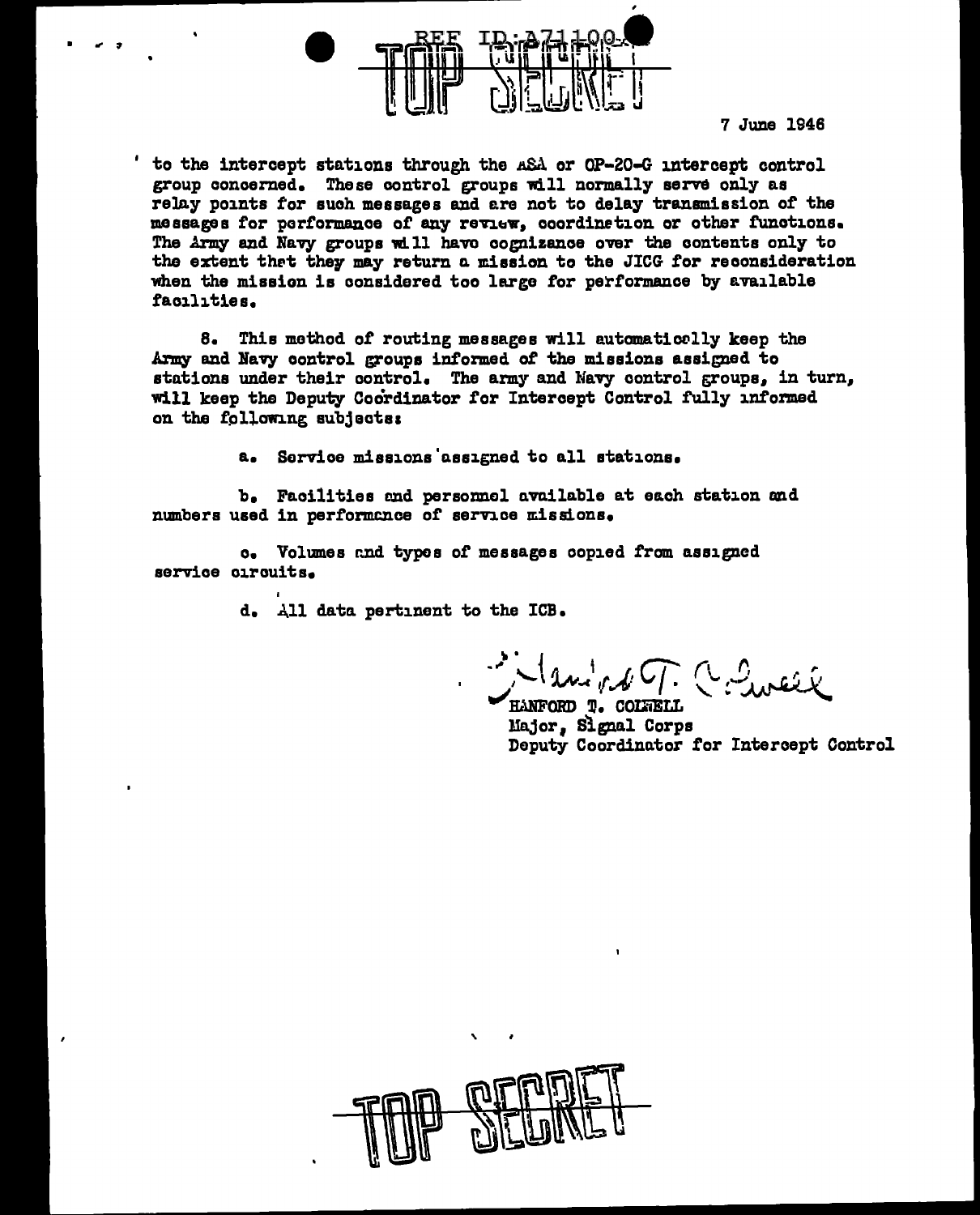

Exhibit 1

## Organizational Diagram. Joint Intercept Control Group (JICG)